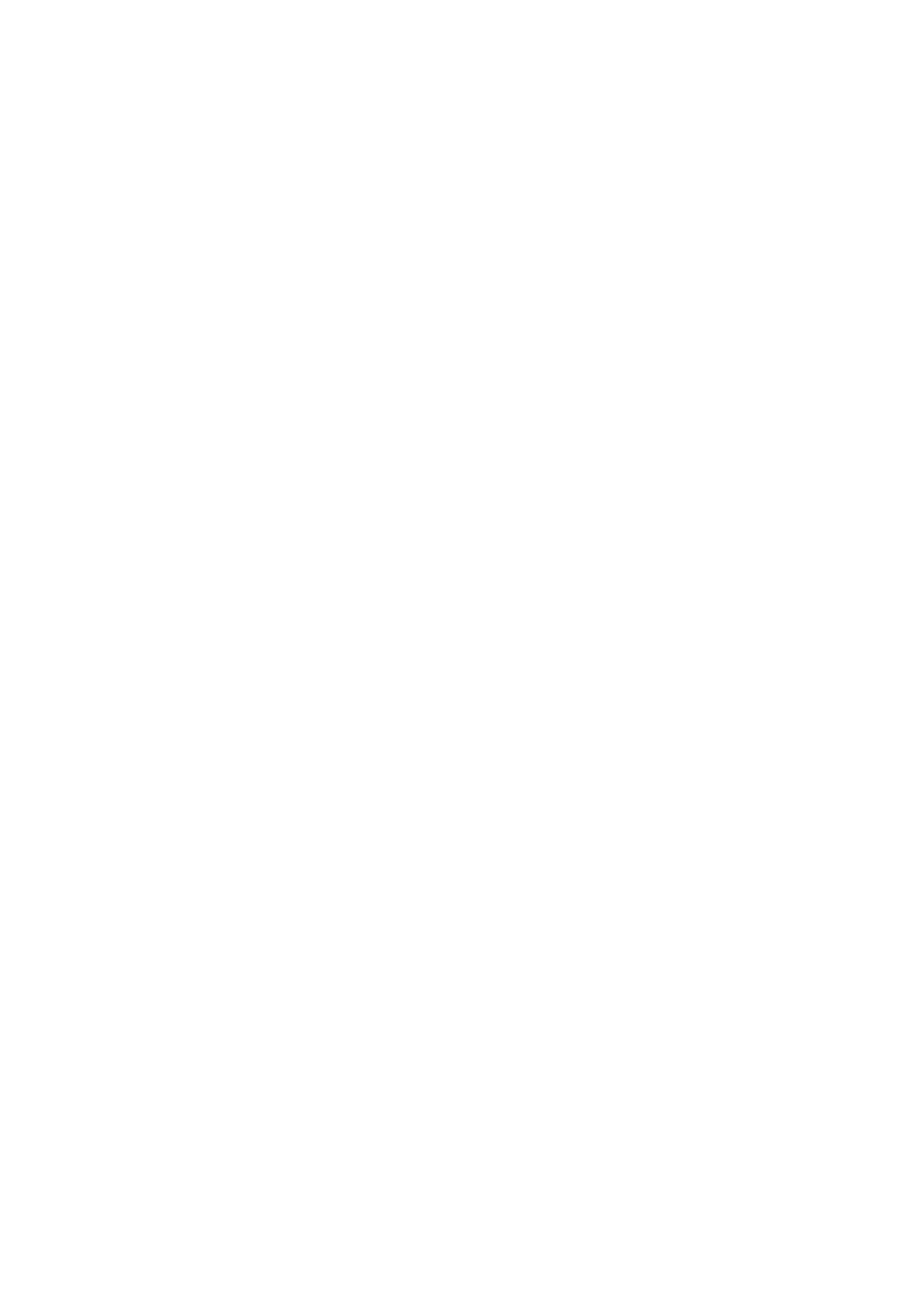| 1.    | <b>General information</b>                                      |                |
|-------|-----------------------------------------------------------------|----------------|
| 1.1.  | The user guide                                                  | $\overline{c}$ |
| 1.2.  | Communications to the manufacturer                              | $\overline{2}$ |
| 1.3.  | Identification plate                                            | 2              |
| 1.4.  | <b>Technical Support</b>                                        | 2              |
| 1.5.  | Safety and security precautions                                 | 3              |
| 2.    | Handling and unpacking                                          |                |
| 2.1.  | Handling and transport                                          | 3              |
| 2.2.  | Unpacking                                                       | 4              |
| 2.3.  | Control of accessories                                          | 5              |
| 3.    | Description of the Central Vacuum Unit                          |                |
| 3.1.  | Operating principles and application field                      | 6              |
| 3.2.  | Allowed and improper use                                        | 6              |
| 3.3.  | <b>Basic Components</b>                                         | 7              |
| 3.4.  | <b>Technical features</b>                                       | 8              |
| 3.5.  | Control panel description                                       | 8              |
| 4.    | <b>Installation</b>                                             |                |
| 4.1.  | Precautions                                                     | 8              |
| 4.2.  | Area of installation                                            | 8              |
| 4.3.  | Installation spaces                                             | 8              |
| 4.4.  | Installation applications                                       | 9              |
| 4.5.  | Installation template                                           | 9              |
| 4.6.  | Installation on walls                                           | 9              |
| 4.7.  | Installation on wooden or plaster walls                         | 9              |
| 4.8.  | Electrical connection                                           | 10             |
| 4.9.  | Fixing the central vacuum unit to the installation template     | 11             |
| 4.10. | Removing the central vacuum unit from the installation template | 11             |
| 5.    | Use of the central vacuum unit                                  |                |
| 5.1.  | Starting of the central vacuum unit                             | 12             |
| 5.2.  | Use of the central vacuum unit                                  | 12             |
| 6.    | <b>Maintenance</b>                                              |                |
| 6.1.  | Programmed maintenance                                          | 13             |
| 6.2.  | Replacement of the dust container                               | 13             |
| 6.3.  | Replacement of the filter cartridge                             | 15             |
| 6.4.  | Cleaning of the filter cartridge                                | 16             |
| 7.    | Servicing                                                       |                |
| 7.1.  | Servicing criteria                                              | 16             |
| 8.    | Spare parts                                                     |                |
| 8.1.  | Spare parts list                                                | 17             |
| 9.    | Dismantling                                                     |                |
| 9.1.  | General provisions                                              | 17             |
| 10.   | <b>Trouble shooting</b>                                         |                |
| 10.1. | Trouble shooting                                                | 18             |
|       |                                                                 |                |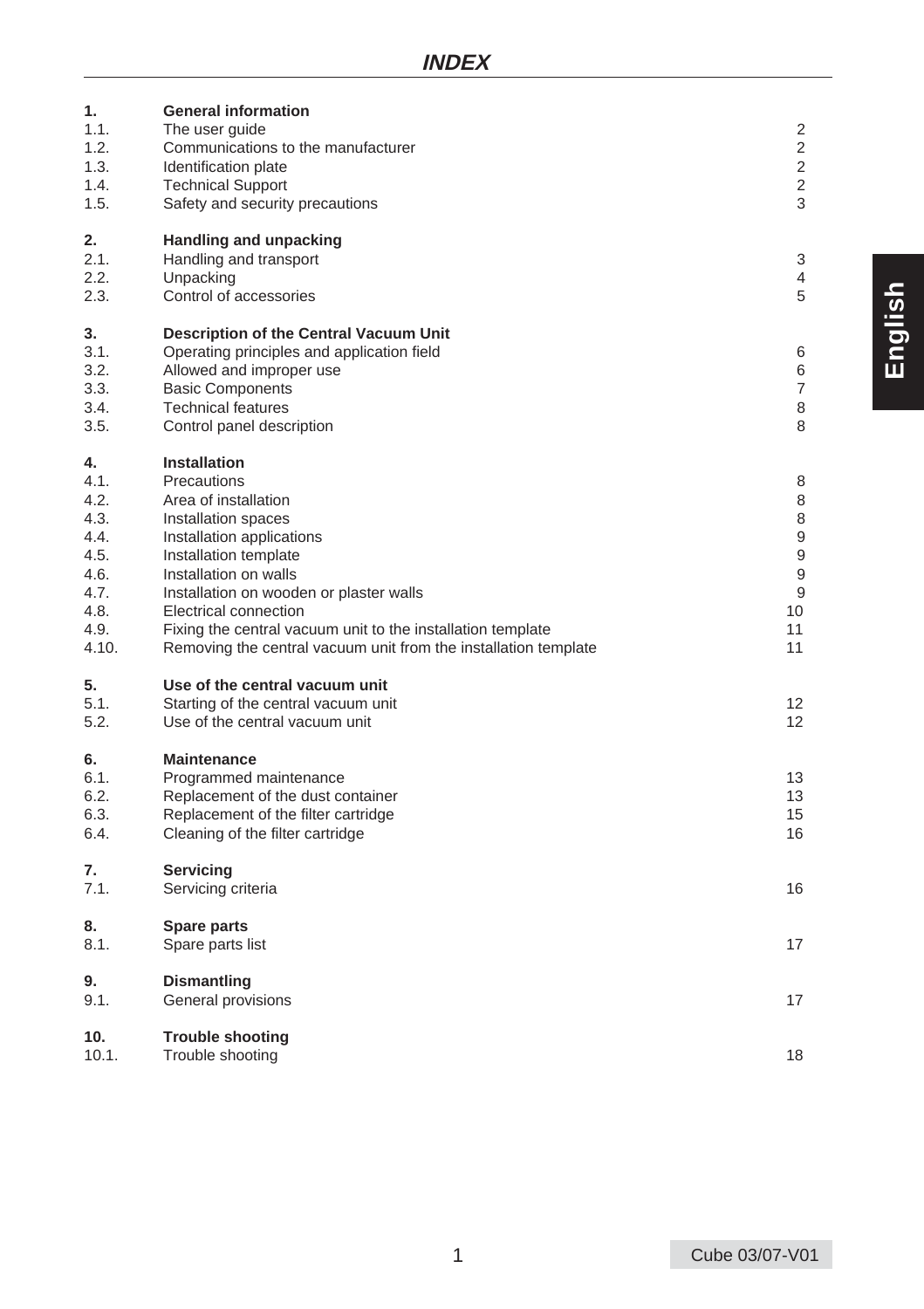#### **1 - GENERAL INFORMATIONS**

#### • **1.1 Utilising the user guide**

The user guide is a fundamental document written by the builder, to be considered an integral part of the central suction unit.

We recommend storing and keeping the user guide throughout the whole operating life of the suction unit. The main purpose of the user guide is to provide a correct knowledge of the user mode in order to exploit the best performance and to maintain the central suction unit at its best working and security conditions. It is absolutely forbidden to duplicate copy or release totally or part of this user guide without previous written authorization by TECNOPLUS Srl, owner of the trademark SISTEM-AIR.

The manufacturer reserves the right to improve or modify the user guide and the machine itself at nay moment, without prior notice.

#### • **1.2 Communications to the manufacturer**

For any communication or request of assistance, we strongly suggest to always providing the following details, so to correctly identify the central vacuum unit model:

- Central vacuum unit model
- Item code
- Serial number
- Year of manufacturing
- Purchase date
	- Purchase place

Detailed information on the arisen troubles or on the kind of information required All the technical data related to the central vacuum unit are indicated on the IDENTIFICATION PLATE situated on the central vacuum unit.

#### • **1.3 Identification plate**

The identification plate is located inside of the unit on the front side. It contains the manufacturer name, the model, serial number, year of construction, the electrical tension supply (V), the frequency (Hz), the electrical absorption (A), the installed power (W)..



#### • **1.4 Technical Support**

In case of need, exclusively call the Manufacturer Technical Service or an authorized centre always specifying the technical data indicated on the identification plate and the serial number of the central vacuum unit





Manufacturer Assistance Service Authorized Assistance Centre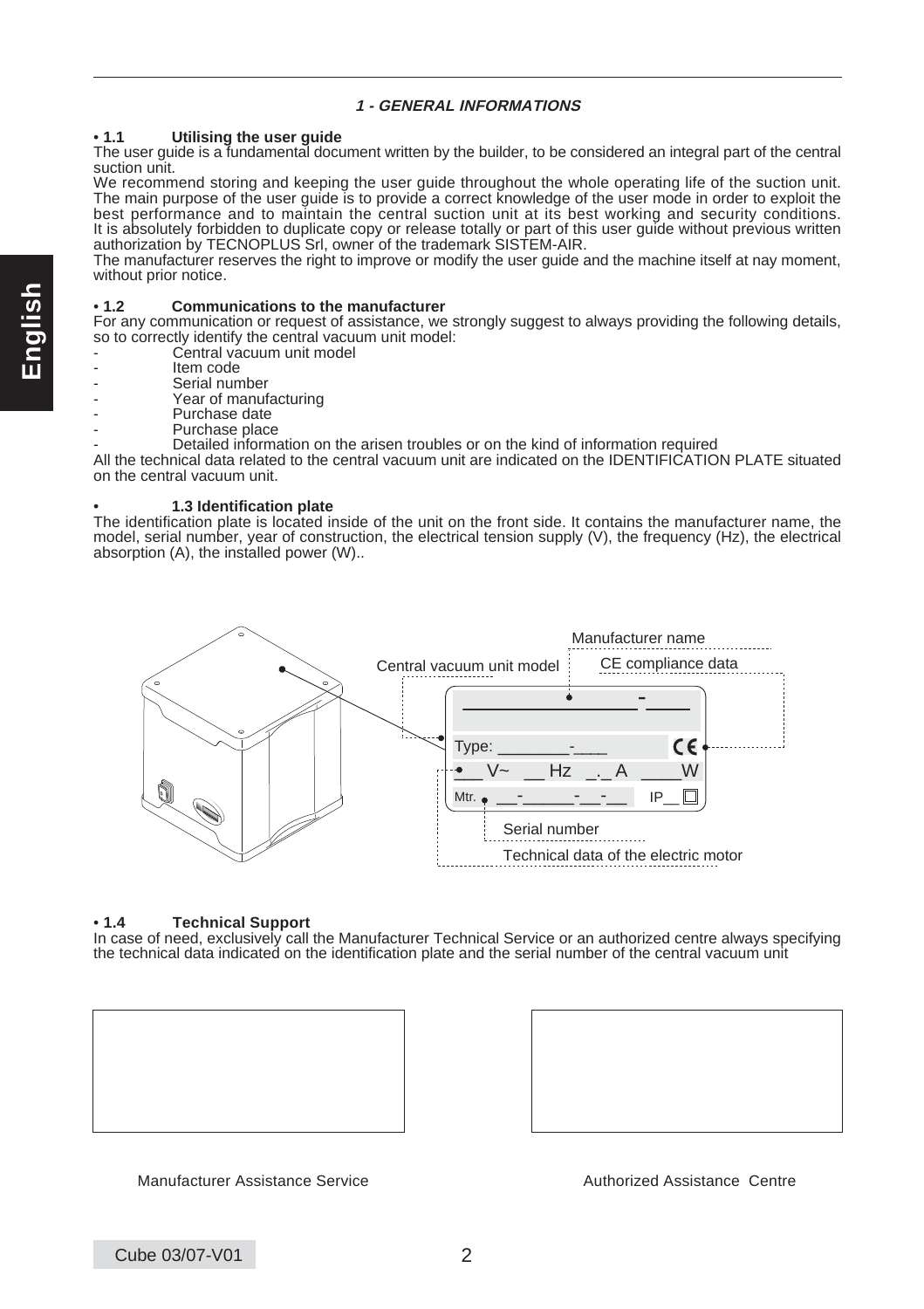#### • **1.5 Safety and security precautions**

Read carefully any information written in this user guide regarding installation, use and maintenance of the central vacuum unit.

Never use inappropriately the central vacuum unit.

Never let the children get near the central vacuum unit when it is working and never let the children play with the suction inlets or with the vacuum unit.

Unplug the central vacuum unit when:

- The power supply cable is worn out or damaged
- The central vacuum unit has been exposed to the inclemency of the weather or to excessive moisture.
- The central vacuum unit has been damaged by an impact or the external container has been damaged
- The central vacuum unit requires any repairing or overhauling.

Always wear protection gloves and mask when carrying out any maintenance operation and when unloading the dust container or replacing/cleaning the filter.

Use only original spare parts.

Never use the vacuum unit to remove textile stuff, big-size bits and pieces of any material, burning coals or ashes.

Never vacuum liquids.

Never block the air exhaust pipes and the cooling inlets of the motor.

Never touch the suction accessories with any part of the body.

Use only one inlet at a time.

Do not let the central vacuum unit running if you are not utilising it and put the switch on the "OFF" position if you are not going to use it for a long period.

 et mettre l'interrupteur en position "OFF" en cas d'une longue pé'8eriode d'arrê'90t. NEVER use the central unit without the dust bag cover.

NEVER take the central unit out from its template except for repairing carried out by qualified staff.

#### **2 - HANDLING AND UNPACKING**



**THE FOLLOWING OPERATIONS MUST BE CARRIED OUT BY QUALIFIED STAFF ALWAYS WEAR PROTECTIVE SHOES AND GLOVES**



#### **2.1 Handling and transport**

| <b>GROSS WEIGHT:</b>        | kg 10                 |
|-----------------------------|-----------------------|
| <b>PACKING DIMENSION:</b>   | cm 80 x 38.5 x H 31.5 |
| <b>CENTRAL UNIT WEIGHT:</b> | kg 4                  |

Place the central unit still packed near the location of installation.

The small dimensions and the light weight do not require any special handling system. If necessary, use a trolley or ask for somebody's help.

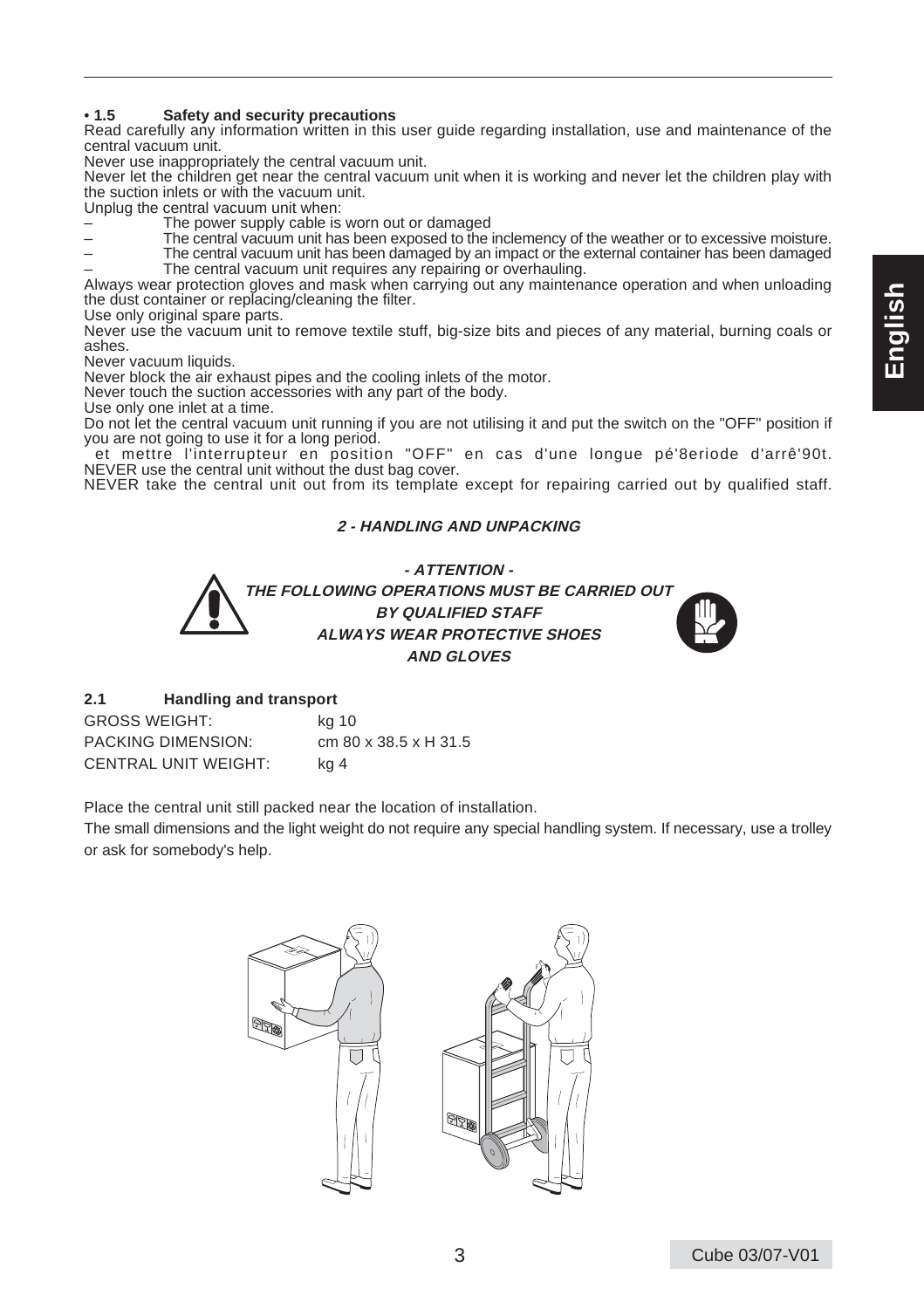• **2.2 Unpacking** It is suggested not to unpack the central unit until you put it into service, in order to keep the central unit in perfect conditions.

#### **ATTENTION:**

The packing materials delivered with the central unit are inert solid wastes that must be disposed as per the regulations in force.

To unpack proceed as follows







Open the top and take out the packing material and the accessories placed inside the central unit.

Dispose of the packing as per the regulations in force. **4**

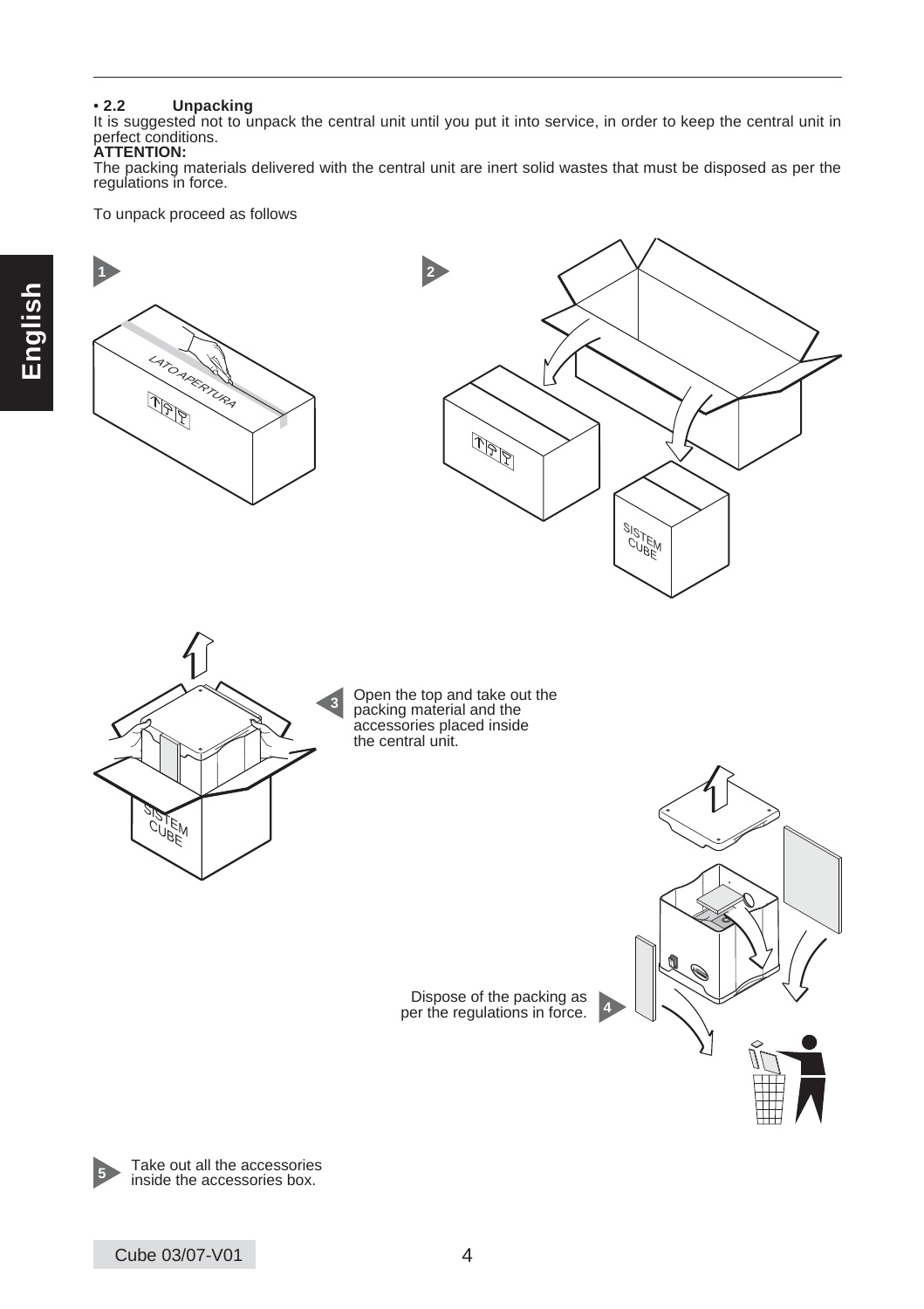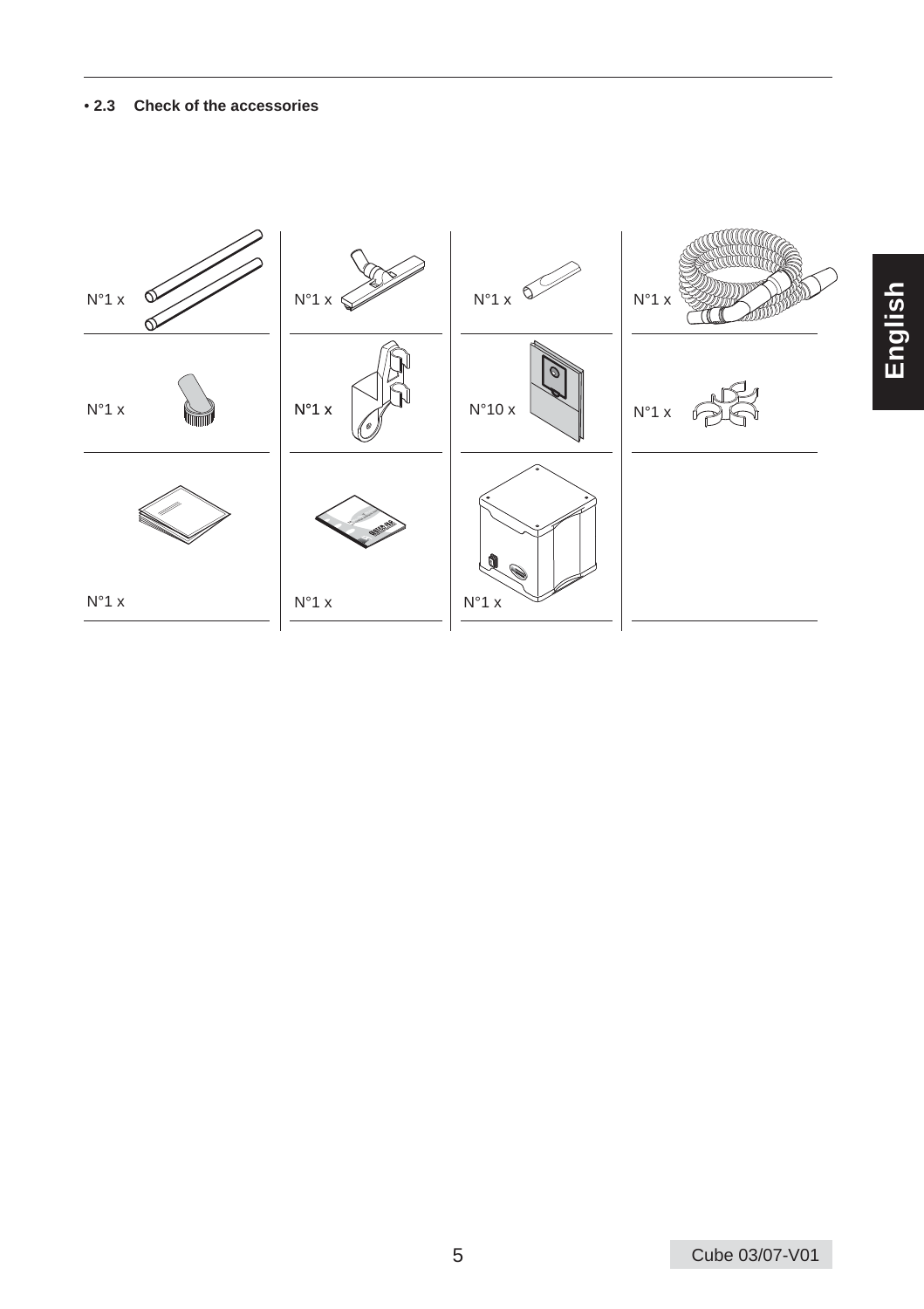#### **3 - DESCRIPTION OF THE CENTRAL VACUUM UNIT**

#### • **3.1 Operating principles**

The central suction system, suitable for any kind of residential building (house, office, hotels, service building) consists of a of PVC pipes network, under the floors, inside the walls or the false ceiling, spreading in the various rooms and with the suction inlets placed at the end of each sector.

The central vacuum unit, located in utility rooms, garages or similar places, is connected to the piping network. The user starts the central vacuum unit by simply inserting the fitting of the suction hose into the suction pipe inlet.



#### • **3.2 Allowed and improper use.**

The central vacuum unit has been designed to remove the dust, small-size solid bits and pieces and dry materials. It is forbidden to use the vacuum system to remove textile stuff, big-size bits and pieces, burning and hot materials.

#### NEVER vacuum liquids!

Do not vacuum organic material that may ferment.

It is strictly forbidden to remove highly explosive materials (gun powder) or inert materials, which can trigger dangerous chemical reactions if removed separately and then mixed up in the dust container. It is strictly forbidden to use the central suction unit in explosion hazard places or in places where temperature, pressure and moisture are out-of-range.

#### **Any different use is strictly forbidden.**

**The manufacturer must approve, by means of written authorization, any alteration or modification of the suction unit to remove a specific material. Any use different from the original is to be considered improper and health risk for the user and damage to the suction unit cannot be excluded.**

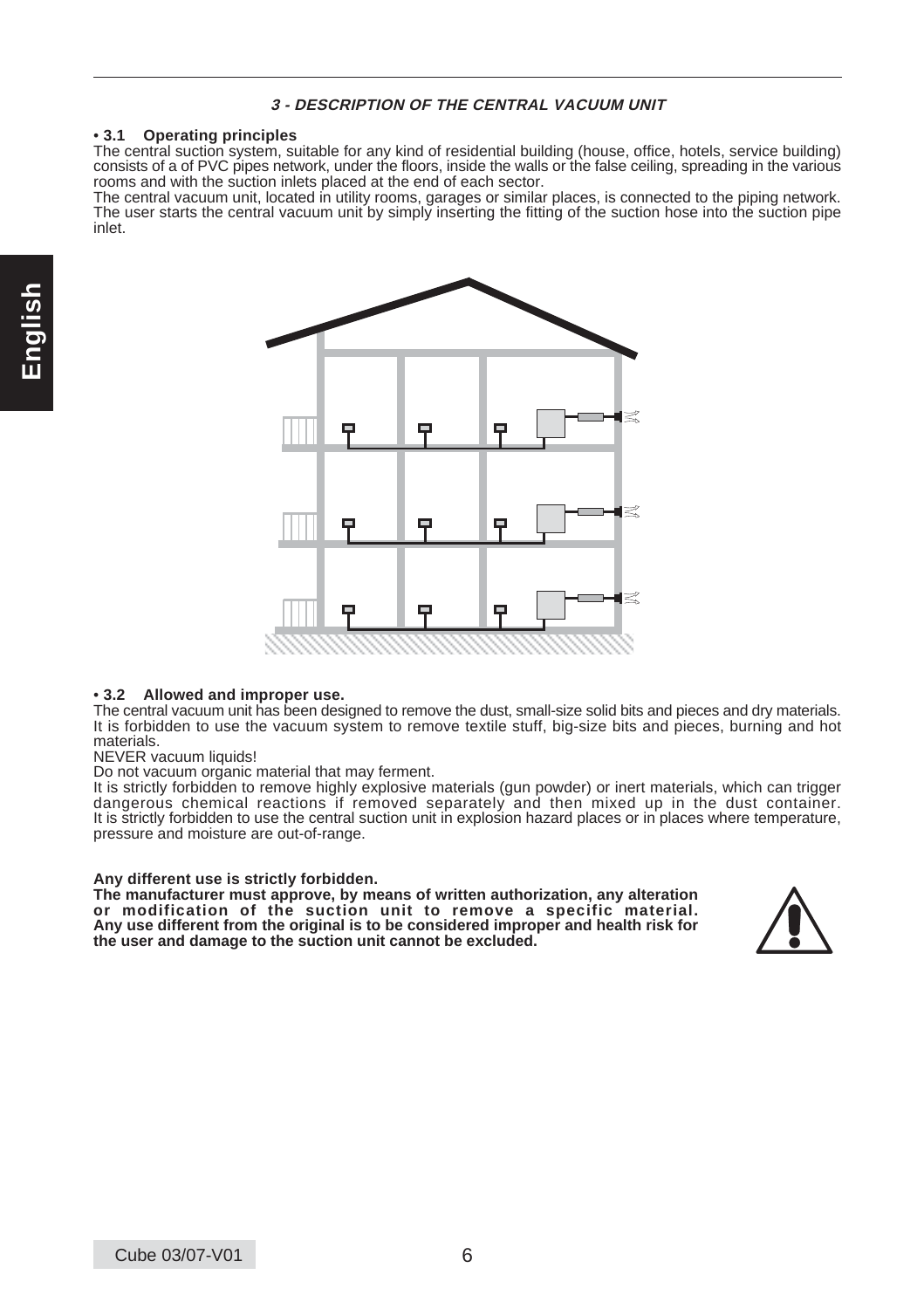#### • **3.3 Basic components**

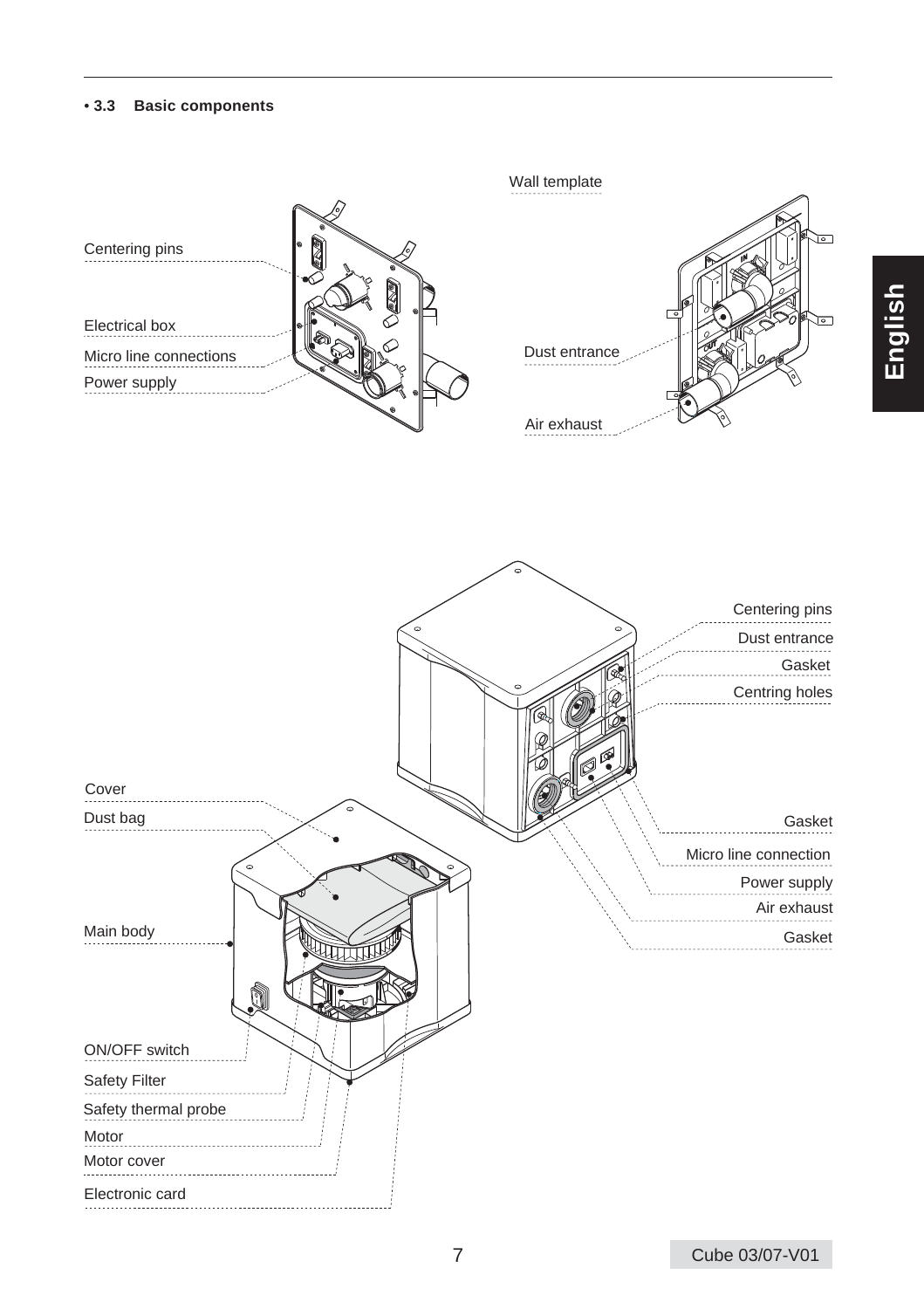#### • **3.4 Technical features**

| <b>Technical features</b> |                |            |
|---------------------------|----------------|------------|
| N° users Max              |                | 1          |
| Surface max               | m <sup>2</sup> | 150        |
| Pipes                     | Ø mm           | 40         |
| Power supply              | Volt ac        | 220/240    |
| Frequency                 | Hz             | 50/60      |
| Motor power               | kW             | 1          |
| Absorption                | А              | 4.5        |
| Inlet power supply        | Volt dc        | 12         |
| Max air volume            | $m^3/h$        | 178        |
| Dust container capacity   | litri          | 5          |
| Safety filter             |                | <b>YES</b> |
| Weight                    | kq             | 4          |



**300 280**

#### • **3.5 Description of the control panel**



#### • **Cover:**

#### IMPORTANT!

NEVER use the central vacuum unit without its cover because the central vacuum capacity would be missing. Always make sure that it is properly installed, inserting the cover spigot in the central unit upper perimeter.

• **Switch:** "I" (ON): the switch led turns on The machine is on tension "O" (OFF): the switch led turns off. The machine is out of tension.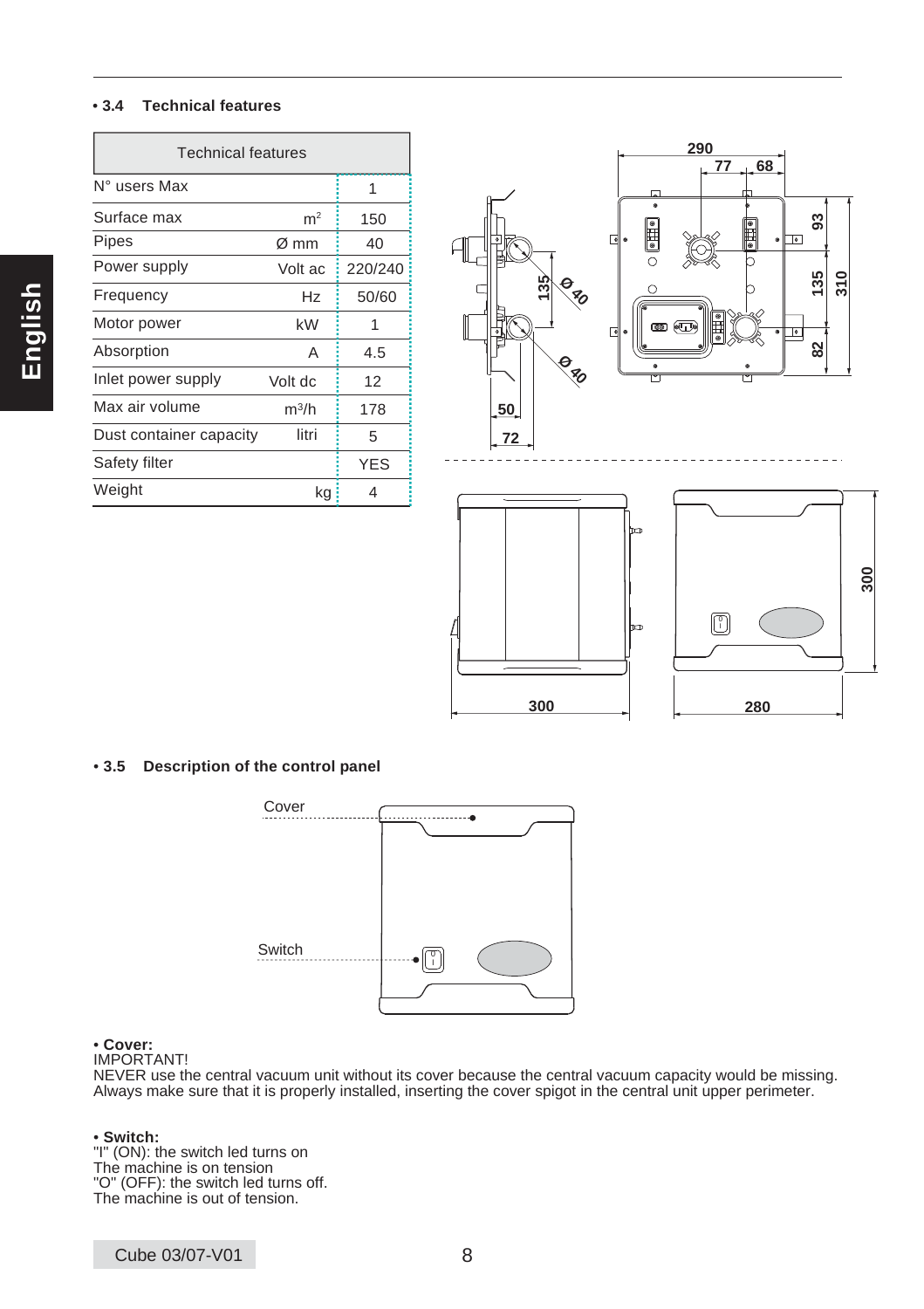#### **4 - INSTALLATION**



#### **- ATTENTION - THE FOLLOWING OPERATIONS MUST BE CARRIED OUT BY QUALIFIED STAFF**



**English**

#### • **4.1 Safeguards**

Here are some main rules to be followed in order to ensure a correct installation inside houses. Installation must foresee, upstream the central unit, a safety bipolar switch..

#### • **4.2 Area of installation**

Installation of a central vacuum unit presumes the existence of an aspiration pipe network, installed by qualified staff that should also have spotted the best location for the central unit fixation template.

In case this was not carried out yet, following are some suggestions for a correct installation.

• If the central suction system has to be installed in multi-storey buildings, the suction unit must be located at the lowest level of the building.

• The central vacuum unit has to be installed in a service room (for example in a garage or in a storage room), sheltered from atmospheric agents and protected from moisture and temperature changes.

• Chose a space far from heat sources (burners or radiators).

• Provide spaces for the unit air flow entry and exit.

Foresee the air exhausting point outside the house, in a position that would not cause damage or nuisance to other buildings.

#### • **4.3 Installation spaces**

Leave all around the central unit (approx 200 mm. each side) free and well-lit space to allow trouble-free maintenance operations, repairing, dust bag replacement and, at the same time, allow the air recycling and the motor cooling.

For any question do not hesitate to contact the Manufacturer Technical Assistance Service.

#### • **4.4 Installation applications**

The central vacuum unit is fixed to an **installation template** that is usually prearranged, during the laying of the pipe network. It allows the application on:

- walls
- wooden walls
- plaster walls

The wall on which the template will be installed must have the following characteristics:

- must be solid
- must be perfectly vertical
- must not be exposed to vibrations
- must be perfectly flat or the central unit will result instable

#### **• 4.5 Installation template**

**The installation template is the central connecting support to the wall. It usually prearranged during the laying of the pipe network.**

**The installation template is connected to the vacuum and exhausting pipe network and the electrical connections to the micro line and to the power supply line. NOTE:**

**• In case the template and the pipe network are already installed, verify the electric box installation.**

**• If also the electric box is already installed, go to the section "Fixing of the central unit to the installation template"**

**• In case the template has yet to be installed, carefully read the two following points. Accordingly to the kind of wall on which it will be installed, carefully follow the instructions hereafter.**

#### • **4.6 Installation on walls**

See illustrating sheet annexed to the instruction manual.

#### • **4.7 Installation on plaster or wooden walls**

See illustrating sheet annexed to the instruction manual.



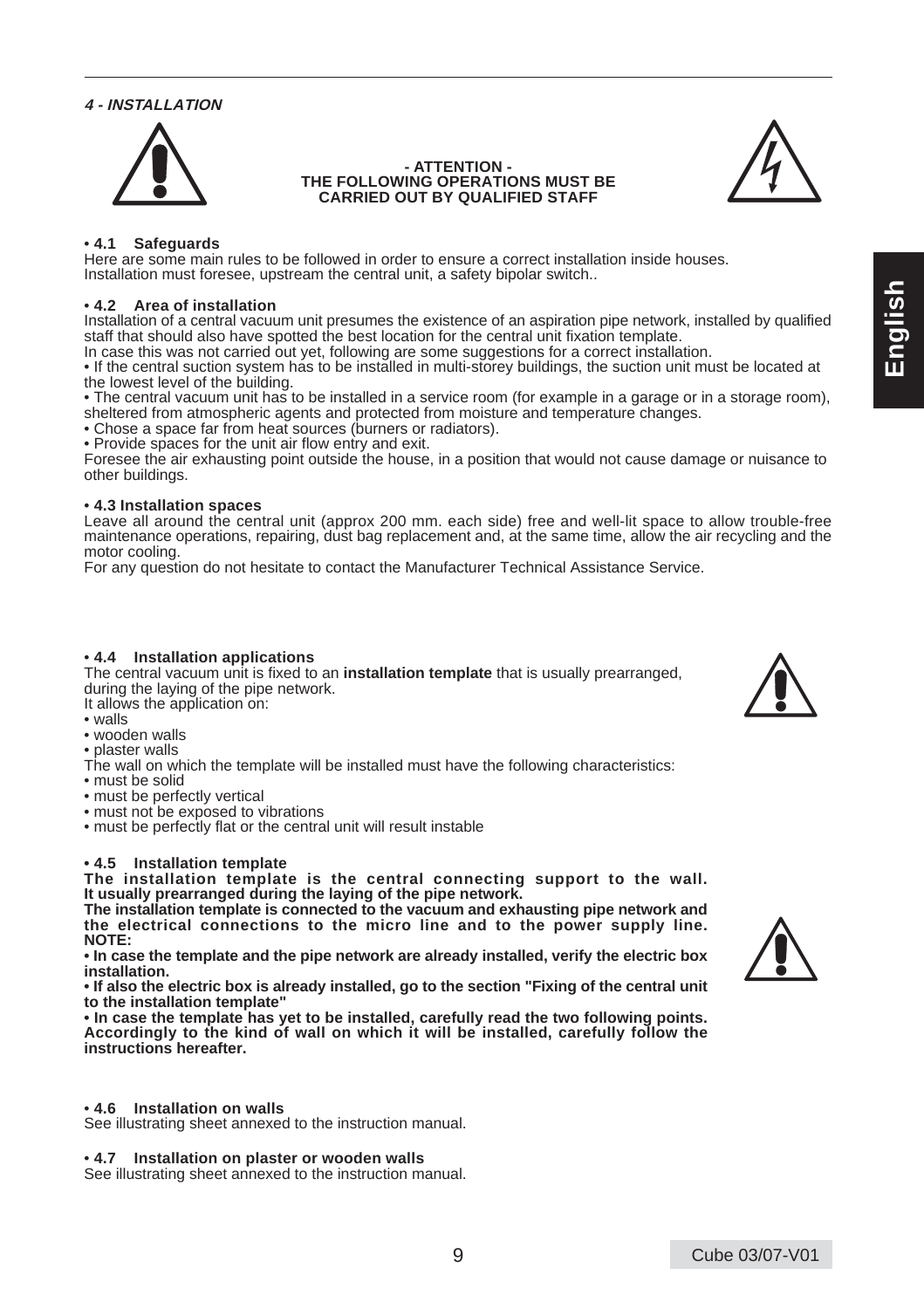**• 4.8 Electrical connection**



#### **- IMPORTANT - BEFORE CARRYING OUT ANY CONNECTION TURN OFF MAIN POWER SUPPLY.. - ATTENTION - INSTALLATION MUST BE CARRIED OUT EXCLUSIVELY BY QUALIFIED STAFF!**



**Before connecting to the power supply verify that voltage corresponds to the one required by the central vacuum unit).**

**Power supply line must have cables with section diameter not less than 1.5 mm.2. Do not connect the machine to a power line with excessive tension rush (ideal tension = local voltage ± 10%).**

**Power the low voltage inlet signal with safe very low tension.**

**It is suggested, during central unit installation, to foresee, upstream the central unit itself, a safety bipolar switch.**

**The manufacturer declines any responsibility for damages to persons or objects resulting from connecting to an electric system not in compliance with the regulations in force.**

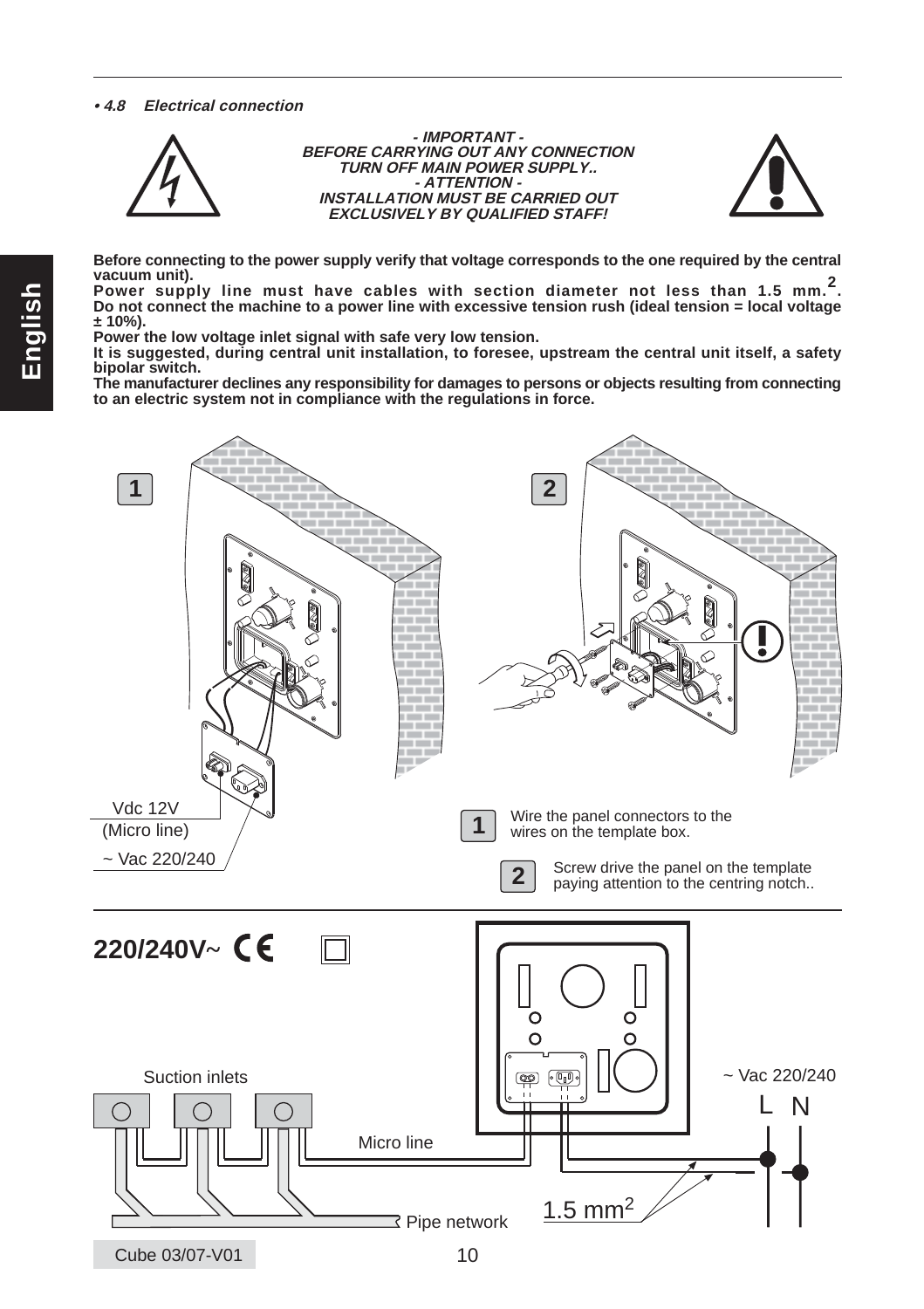





• 4.10 Disassembling the central nit from the installation template<br>NOTE: This operation must be carried put ONLY in case of real need, e.g. for extraordinary repairing.

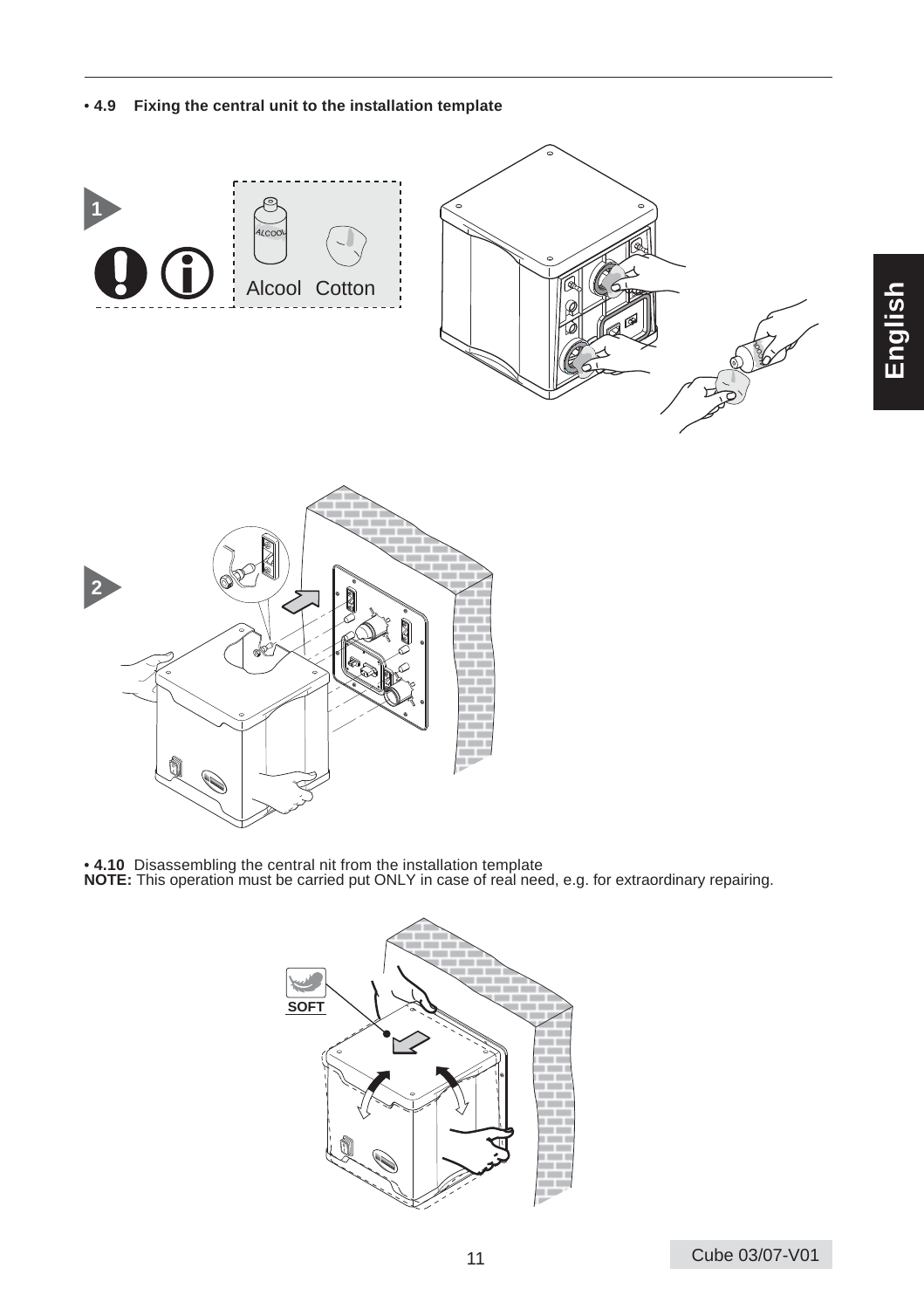#### **5 - HOW TO USE THE CENTRAL VACUUM UNIT**



#### **Starting**

To start the machine, open a suction inlet.

1) Open a suction inlet and insert the flexible hose.

- The vacuum unit starts and the vacuuming begins.



#### **Turning off**

1) To stop the machine, remove the flexible hose from the suction inlet.

- The central unit will stop automatically. NOTE: allow the central vacuum unit a few minutes to stop.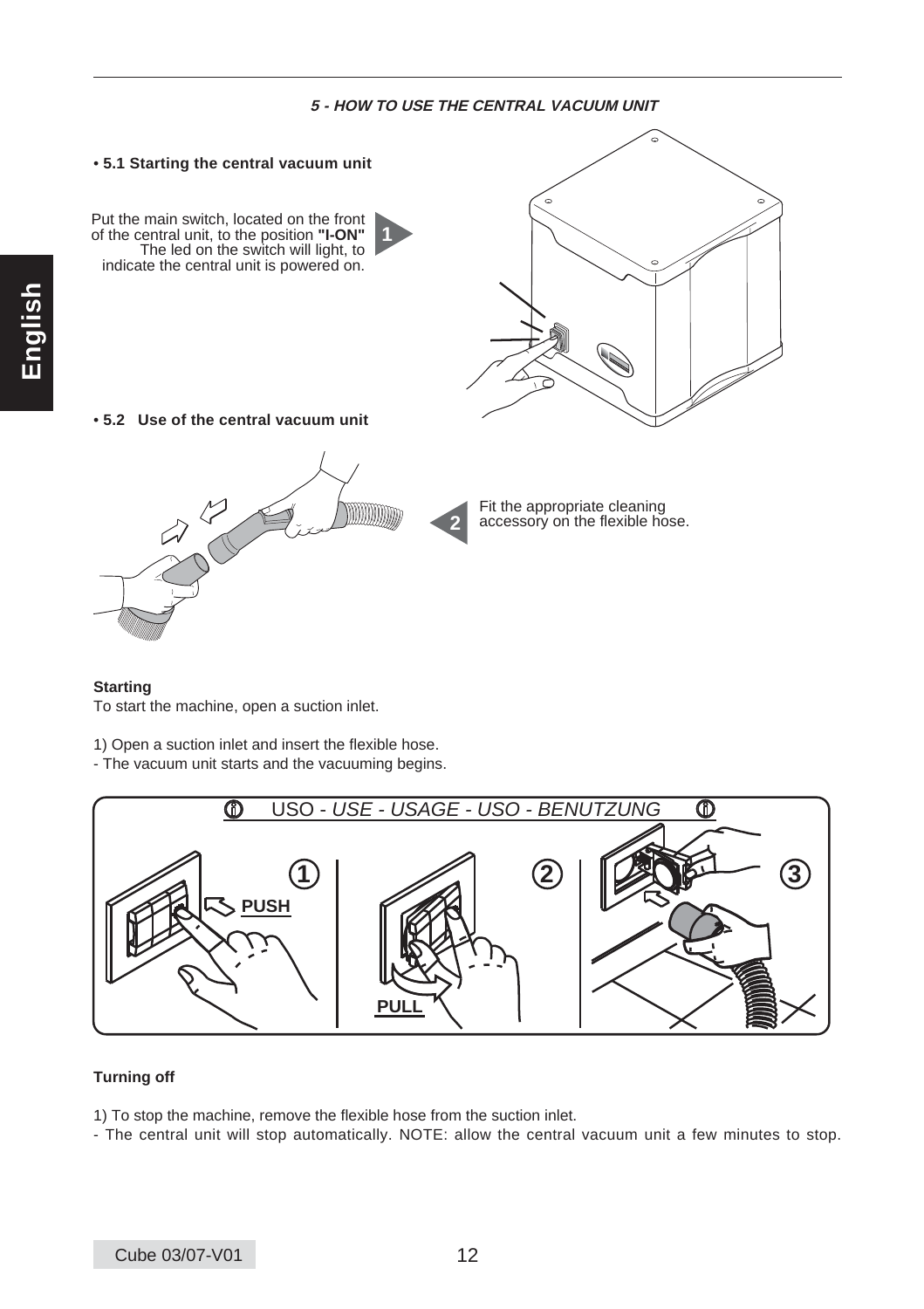#### **6 - MAINTENANCE**



#### **- ATTENTION - ALWAYS UNPLUG THE POWER SUPPLY CABLE FROM THE POWER SUPPLY SOCKET AND ALWAYS WEAR PROTECTION GLOVES AND GOGGLES BEFORE CARRYING OUT ANY TECHNICAL OR MAINTENANCE OPERATION**



#### • **6.1 Programmed maintenance**

According to the accumulated operating time of the central vacuum system, it is necessary to carry out maintenance operations in order to keep the central unit always well performing and to avoid serious mechanical problems. It is suggested to carry out the following maintenance operations:

| Frequency            | <b>Intervention</b>               | Carried out by      |
|----------------------|-----------------------------------|---------------------|
| Dust bag full        | Replacement of the dust bag       | User                |
| Each bag replacement | Cleaning of the filetr cartidge   | User                |
| Once a year          | Check the air exhaust obstruction | Assistanzce service |

The casing of the suction unit needs periodically cleaning. Use a smooth and damp cloth with some neutral soap.

**Attention: Be sure to use only water or water with neutral soap. Alcohol or other solvents may damage the unit. Wait until the unit is perfectly dry prior to start it.**

#### • **6.2 Replacement of the dust bag**

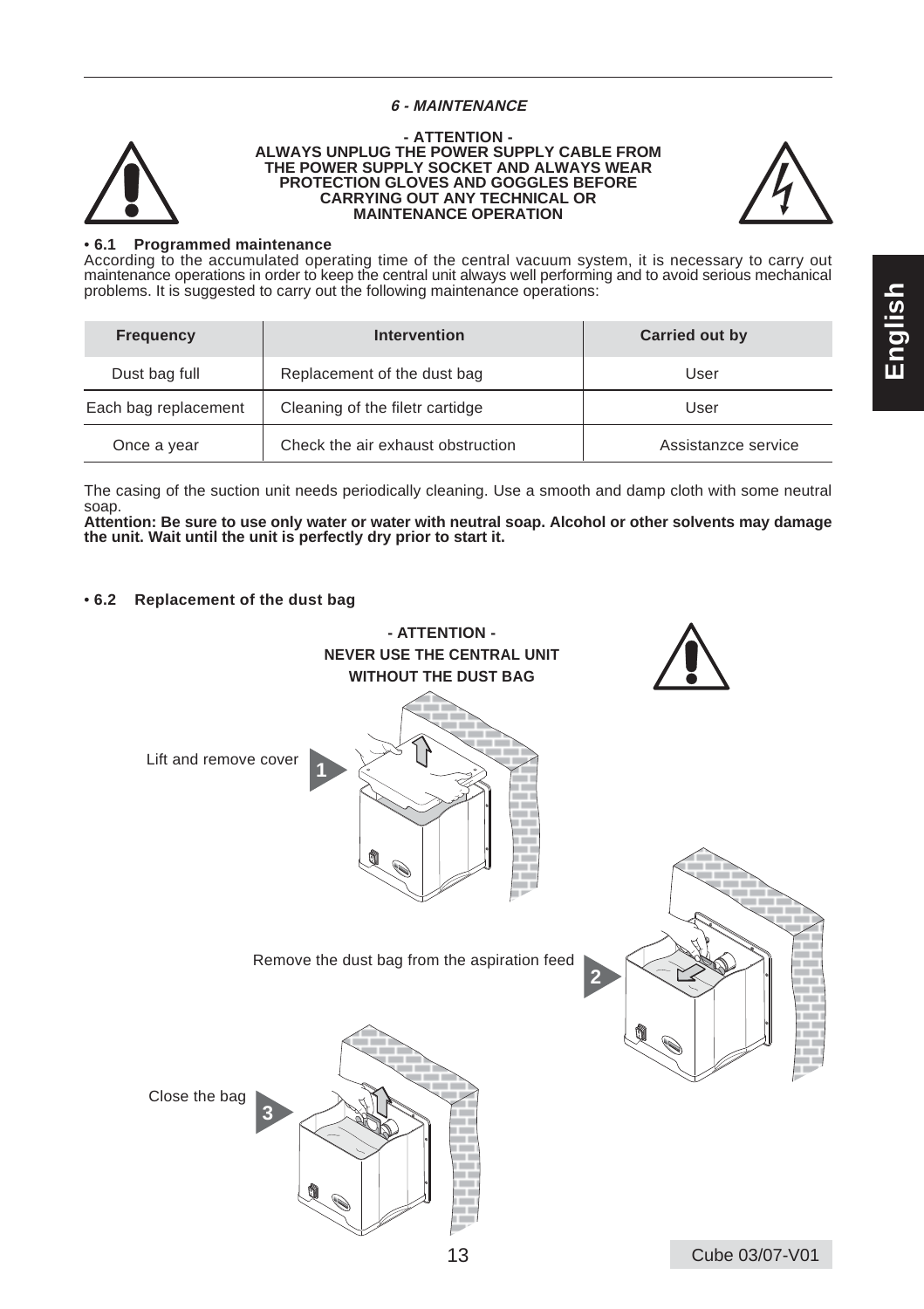





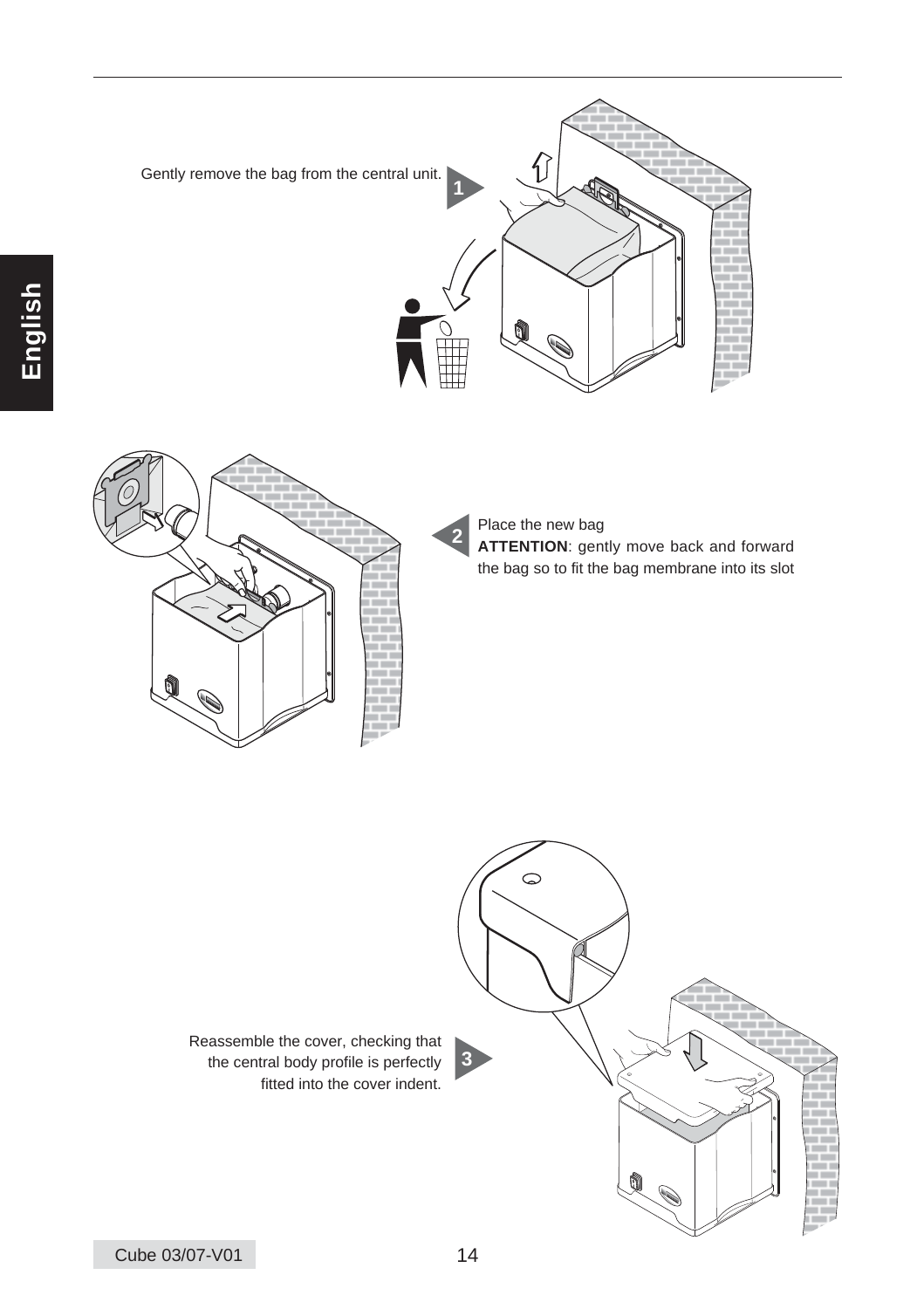• **6.3 Replacement of the filter cartidge - ATTENZIONE -**



**NEVER USE THE CENTRAL UNIT WITHOUT THE FILTER CARTIDGE.**

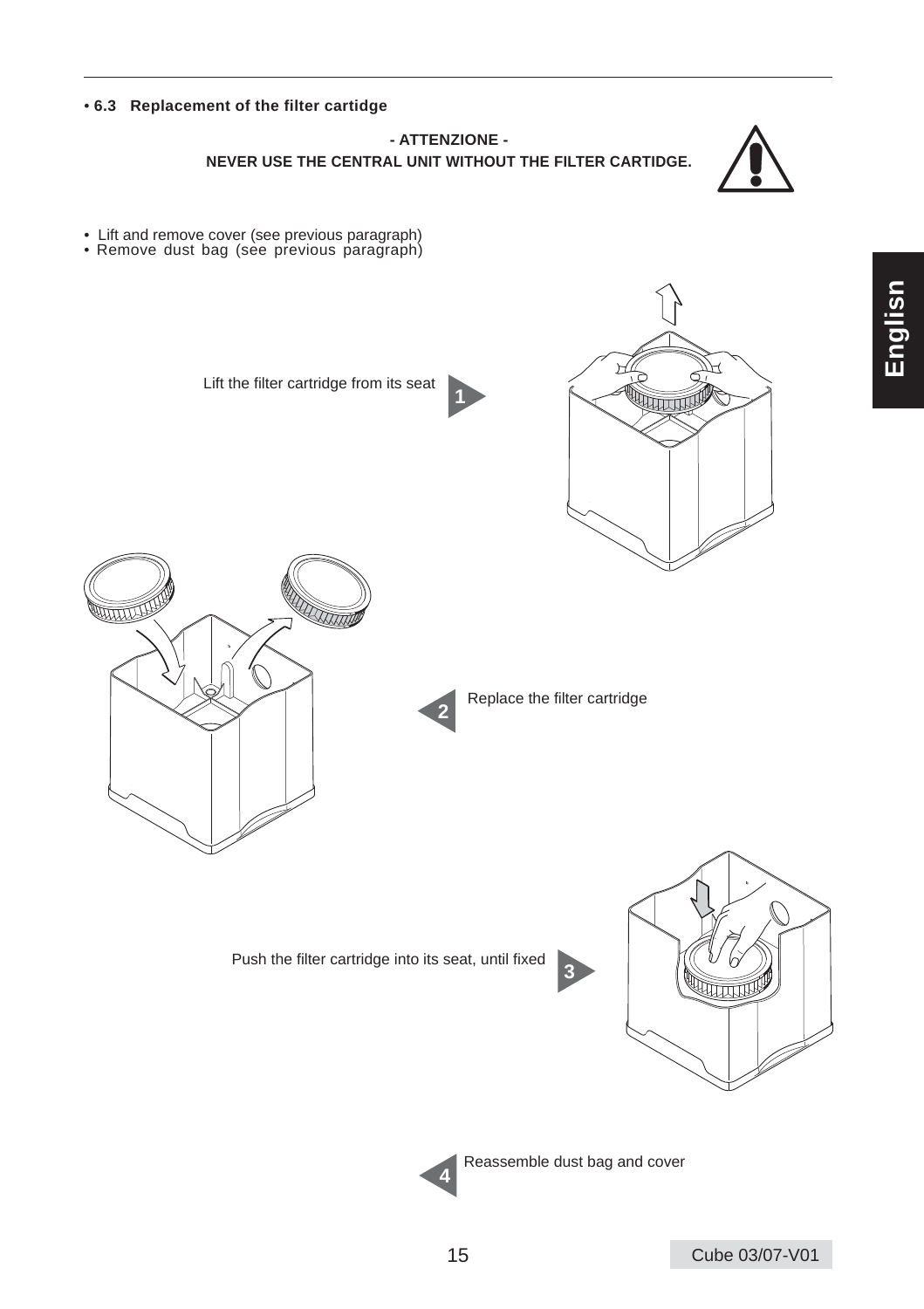#### • **6.4 Cleaning the filter cartridge**

#### **- ATTENTION-NEVER USE THE VACUUM UNIT WITHOUT THE FILTER CARTRIDGE BEFORE CARRYING OUT THE OPERATION DESCRIBED HEREUNDER, ALWAYS ASSEMBLE A NEW CARTRIDGE.**

**1**



The filter cartridge can be washed with water **ATTENTION: before reassembling the filter make sure that it is completely dry**





Check if the surface of the cartridge is torn; in this case, the filter cartridge cannot be used any longer.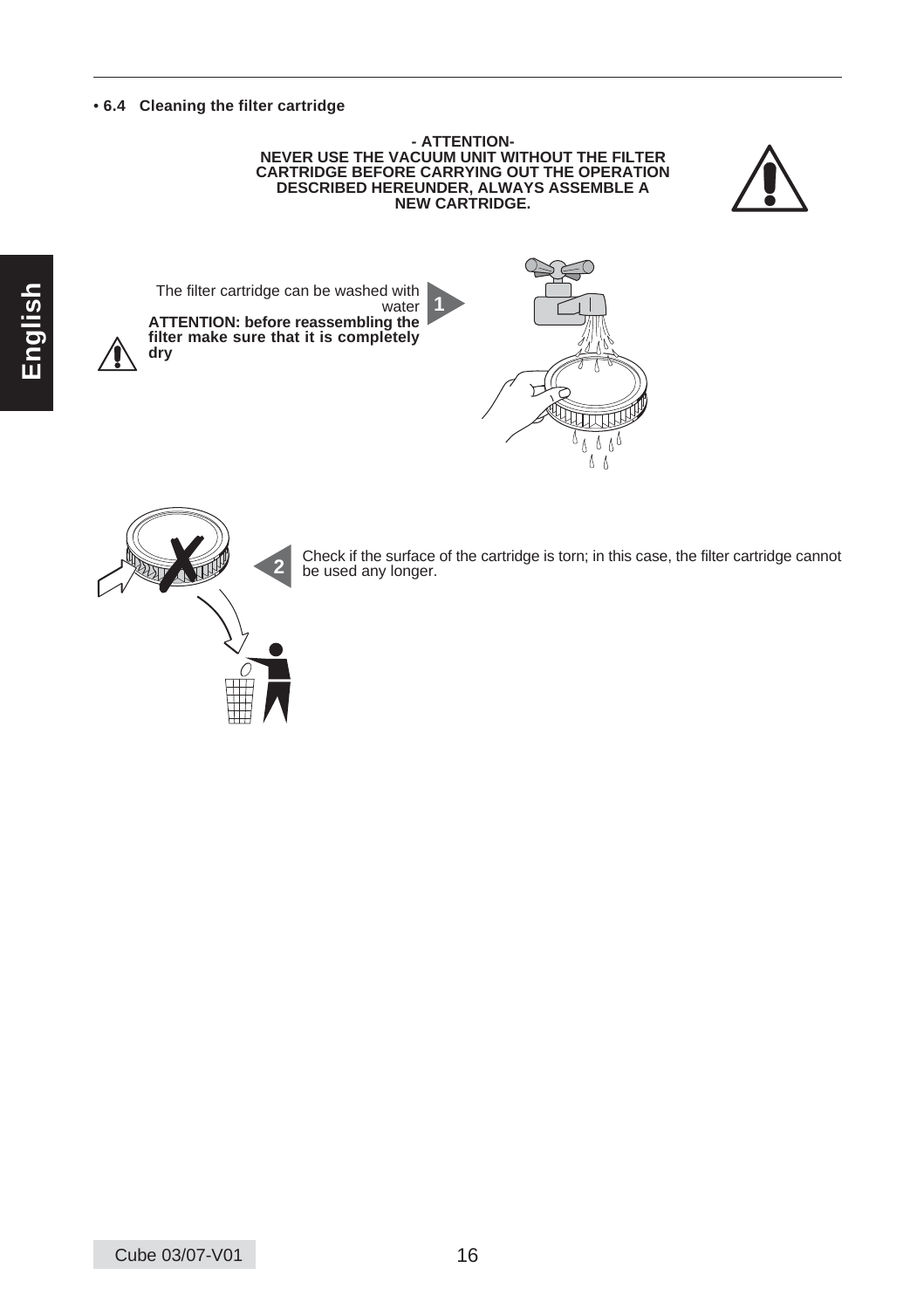#### **7 - SERVICING**

• **7.1 Servicing criteria** It is strictly forbidden to operate on the central suction unit to carry out any maintenance or servicing not mentioned (and therefore not allowed) in the user manual.

Only qualified providers of the technical assistance service can carry out any maintenance or repair operations. The guarantee will not apply in case of interventions carried out by non-authorized staff and the manufacturer cannot be considered responsible for possible injuries to persons and damages to things resulting from this kind of intervention.

#### **8 - RECOMMENDED SPARE PARTS**

#### • **8.1 Spare parts list**

It is advisable to stock the spare parts more subject to wear. In order to guarantee the best performance of the central vacuum system, we suggest using only original spare parts. Please find below a list of spare parts.

| <b>Description</b> | Quantity             | <b>Spare Part Code</b>     |
|--------------------|----------------------|----------------------------|
| Filter cartridge   |                      | See commercial<br>brochure |
| Dust bag           | Packing<br>10 Pieces | See commercial<br>brochure |

#### **9 - DISMANTLING**

#### • **9.1 General instructions**

When dismantling the central suction system, dispose appropriately of used parts or material, which could endanger human health or well-being as well as the environment if handled improperly. You must be acquainted with sites/companies authorized to collect and dispose of used parts and materials. The disposal and/or recycling of any part of the suction system must be carried out in compliance with the legal regulations in force**.**



**Disposal of Old Electrical & Electronic Equipment** (Applicable in the European Union and other European countries with separate collection systems).

 This symbol on the product or on its packaging indicates that this product shall not be treated as household waste. Instead it shall be handed over to the applicable collection point for the recycling of electrical and electronic equipment.

 To reduce the environmental impact of WEEE (Waste electrical and Electronic Equipment) and minimize the volume of WEEE entering landfills, please reuse and recycle.

By ensuring this product is disposed of correctly, you will help prevent potential negative consequences for the environment and human health, which could otherwise be caused by inappropriate waste handling of this product. The recycling of materials will help to conserve natural resources. For more detailed information about recycling of this product, please contact your local city office, your household waste disposal service, the shop where you purchased the product, your local dealer or distributors.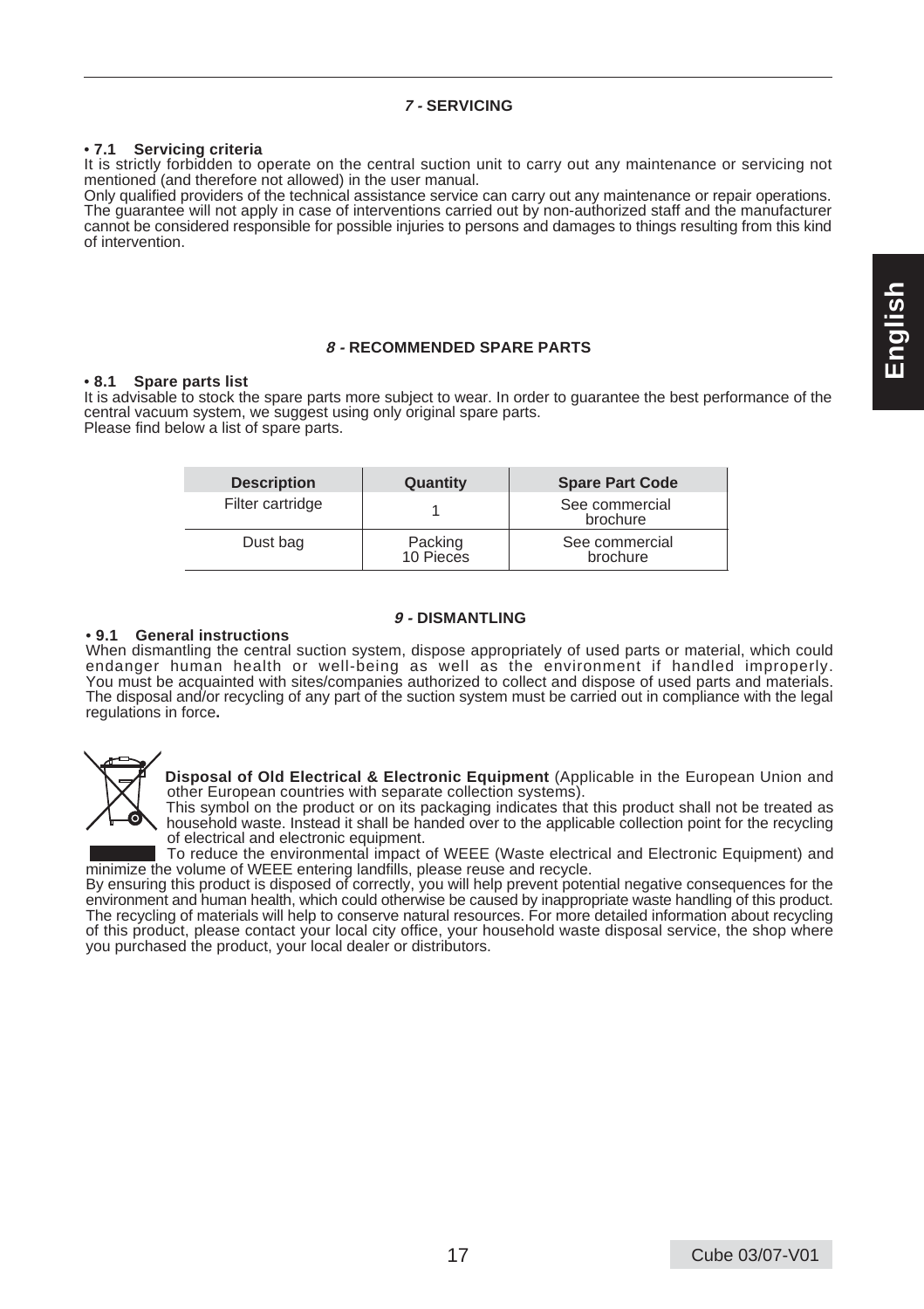#### **10 - TECHNICAL PROBLEMES**

#### • **10.1Troubleshooting**

| Problem                                                                             | Cause                                                                                    | <b>Solution</b>                                                                              |
|-------------------------------------------------------------------------------------|------------------------------------------------------------------------------------------|----------------------------------------------------------------------------------------------|
|                                                                                     | No power in the main supply line                                                         | Check for the cause upstream<br>the central unit                                             |
|                                                                                     | Central unit main switch is on<br>the "OFF" position                                     | Bring the main switch on to the<br>"I-ON" position                                           |
| No air suction in all air inlets                                                    | The central unit is not correctly<br>connected to the wall template                      | Check the connection between<br>the central unit and the plate                               |
|                                                                                     | The thermal relay of the motor<br>does not work                                          | Leave the motor cooling down<br>for a few minutes                                            |
| No air suction in only one inlet                                                    | The power supply contacts are<br>cut off or the microswitc of the<br>inlet does not work | Contact the Assistance Service                                                               |
|                                                                                     | Several suction inlets are used<br>simultaneously                                        | Use only one suction inlet at a time                                                         |
|                                                                                     | The hose or the cleaning<br>accessories are broken/damaged                               | Check the integrity of the flexible<br>hose and accessories and<br>replace them if necessary |
|                                                                                     | The filter cartridge is dirty                                                            | Clean or replace the filter cartridge                                                        |
| Weak air suction                                                                    | Top cover damaged or out of place                                                        | Check the cover integrity<br>and correct placing                                             |
|                                                                                     | Dust bag out of place or full                                                            | Check the correct positioning<br>of the dust bag. If full, replace it                        |
|                                                                                     | The pipes of the suction system<br>are obstructed                                        | Contact the Assistance Service                                                               |
|                                                                                     | Air exhaust piepes are obstructed                                                        | Contact the Assistance Service                                                               |
| The central vacuum unit keeps<br>running even when the suction<br>inlets are closed | The micro switch of a single<br>inlet does not work                                      | Turn off the central unit and<br>contact the Assistance Service                              |